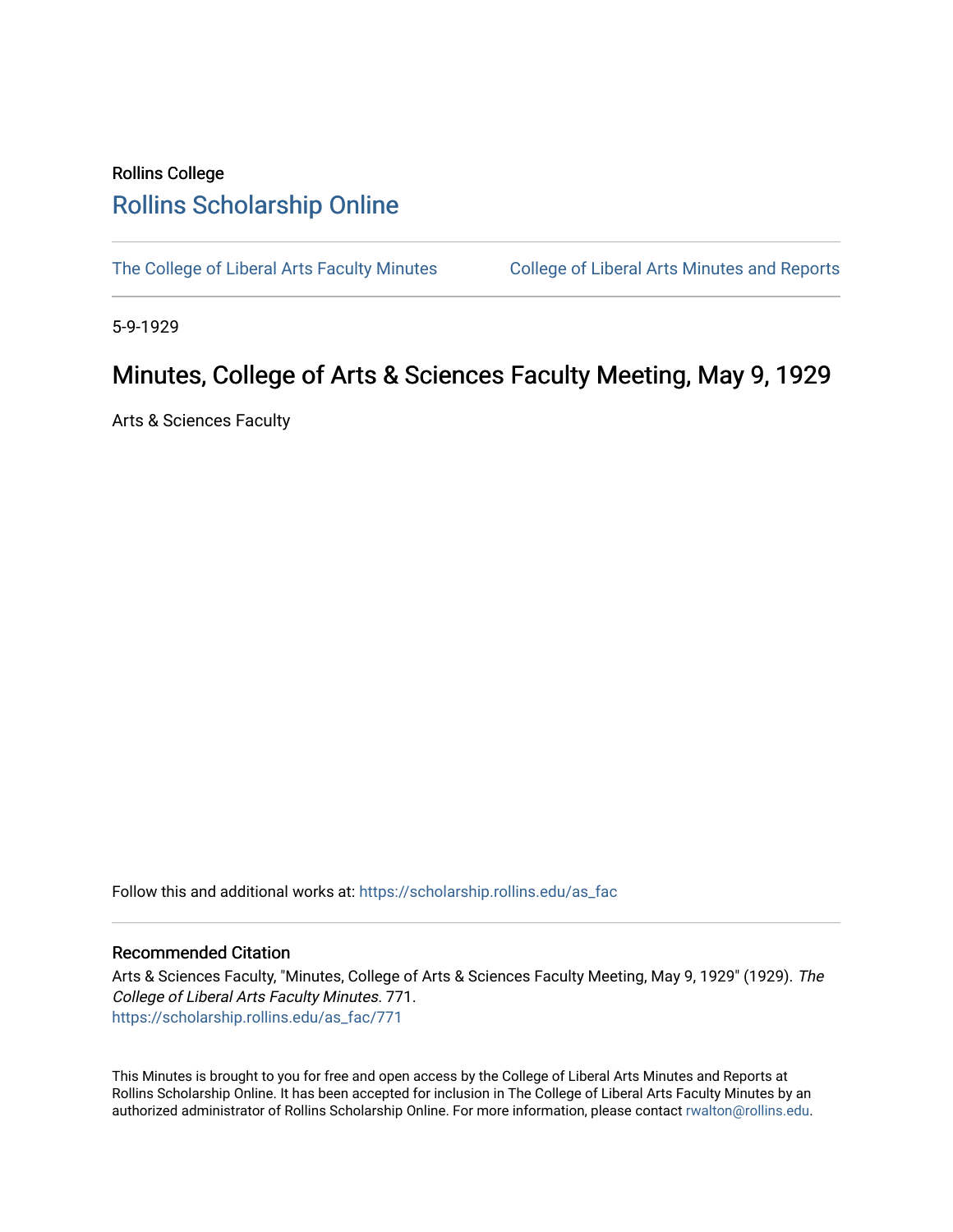## Minutes of the Faculty for May 9, 1929

President Hall

The twelfth meeting of the Rollins College Faculty was called to order by President Holt in Professor Grover's room at  $4:00$  p.m., Thursday, May 9, 1929.

The following members were present: President Holt, Deans Anderson and Holme, Professors Bowman, Cole, Forbes, Carlson, H.F. Harris, Newby, Weinberg, Georgia, Moore, J.B.Thomas, Feuerstein, Grover, Miller, Bingham, Sprague, Wattles, Bueno, Miss Shor, Mrs. Carlson, Mrs. Cass, Mrs. Parsons and Mr. Brown.

Professor Carlson reported for the Grading Committee as follows:

> "The Grading Committee (Miller, Anderson and Carlson, chairman) met May 7 in Dean Anderson's office. The Committee recommended as follows:<br>1. That there be no

- 1. That there be no system of unexcused absences or cuts.<br>2. That absences be reported to Dean's office on uniform
- That absences be reported to Dean's office on uniform slips for purpose of record.
- 3. That the Dean or instructor may excuse a student for sufficient reason.
- 4. Students expecting to be absent shall obtain a slip from the Dean's office showing that student is to arrange work with the instructor.
- 5. Other necessary absences must be excused by the instructor and work made up.
- 6. A student who is absent over  $20\%$  of the time shall receive no credit toward graduation for the course in honor points or hours. This means that a student could not register for a course after 20% of time has elapsed."

Professor Georgia moved to amend Point 6 to read that a student could not enter more than a week late, except at the option of the instructor. Seconded by Professor Weinberg. PASSED. The Report ADOPTED.

Professor wattles reported for the Chapel Committee as follows: "In accordance with the vote of the Faculty at its tenth meeting, the Chapel Committee conferred with the students concerning chapel. The Chapel Committee conferred with the students concerning chapel. The student body at a recent meeting voted to recommend to the Faculty committee that the College have chapel on Monday, Wednesday and Friday; that chapel be compulsory on Monday and Friday for all students with a music program on Wednesday which would be compulsory for fresh--<br>men only; that the above plan be put into effect immediately but that the compulsory phase be delayed until next year. "

Dean Holme moved that the Report be adopted and put into effect. Seconded by Professor Moore. Report adopted. Dean Anderson further reported some of the plans which have been discussed by the student assembly, some of these being as follows: The students feel that chapel should be f'rom fifteen to twenty minutes in length with <sup>a</sup> minimum of outside speakers; students to be seated by sex according to class, seniors and juniors in front; and that there be a definite order in the program.